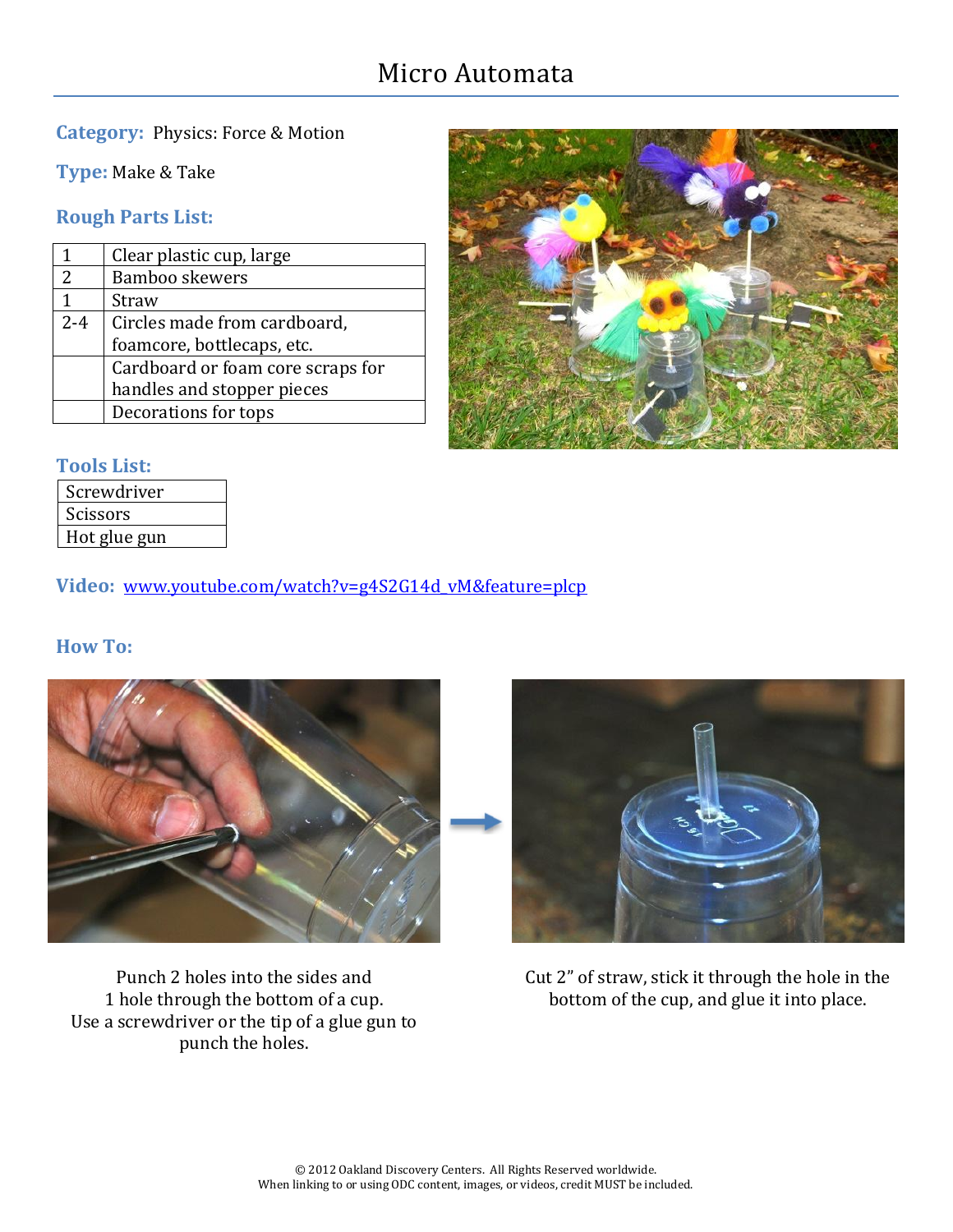

Glue a circle onto the tip of a bamboo skewer and stick the skewer through the straw in the bottom of the cup.

Trim excess length off the skewer.





Slide a skewer through a side hole, through a circle, and then through the 2nd side hole. This is the crankshaft.

Slide stopper pieces of foam core or cardboard onto both ends of the crankshaft.



Build a handle by gluing foam core or cardboard to one end of a bamboo skewer. Glue the handle to the crankshaft. You have just created a crank!

© 2012 Oakland Discovery Centers. All Rights Reserved worldwide. When linking to or using ODC content, images, or videos, credit MUST be included.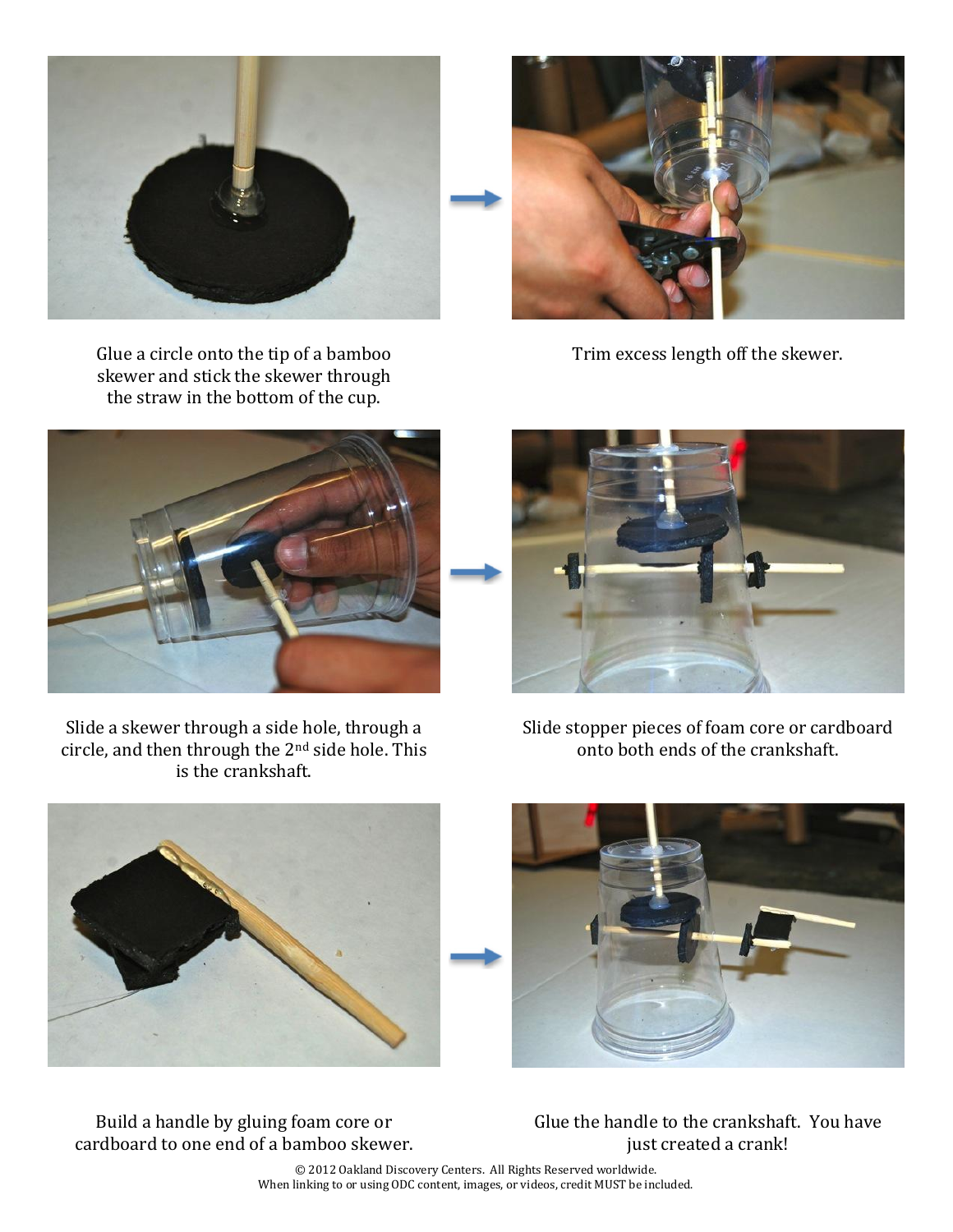





Decorate the top of the bamboo skewer. Turn the crank and watch your creation move! Create different effects by placing the bottom circle in different locations.

# **Fine Points:**

- $\rightarrow$  To make sure your skewer lines up, after making one hole in the side of the cup, insert the skewer into the cup until it touches the other side, and mark the position of the second hole so the skewer is parallel to the top of the cup.
- $\rightarrow$  To build a model that moves up and down without turning, place the skewer through the bottom circle off-center. When turning the crank, make sure the bottom circle touches the very middle of the top circle.
- $\rightarrow$  To build a model that moves up and down and turns around, place the skewer through the bottom circle off-center and have the bottom circle touch near the edge of the top circle when turning the crank.

# **Concepts Involved:**

- The wheel and axle is a simple machine that can act as a lever to provide mechanical advantage. A crank allows you to turn a wheel and/or axle by providing a force at a distance from the center.
- Cranks can convert circular movement into up and down (reciprocating) motion.
- Forces applied to the edges of wheels can result in a mechanical advantage, which is the multiplication of the original force applied. Likewise, forces applied to the shaft of a wheel can create an advantage of distance, which means you may have to provide a larger force, but the resulting motion is over a larger distance.

# **Focus Questions:**

- 1. How would your machine move if you used a larger circle on the crank shaft? A smaller circle?
- 2. Try turning the skewer without the handle. Is it easier or more difficult to turn? Does your automaton move slower or quicker? What if you had a bigger handle?
- 3. How would your automaton move if you had used smooth, slippery circles? Rough, bumpy circles?
- 4. Do you have any toys that move? How do they move? Can you build something similar?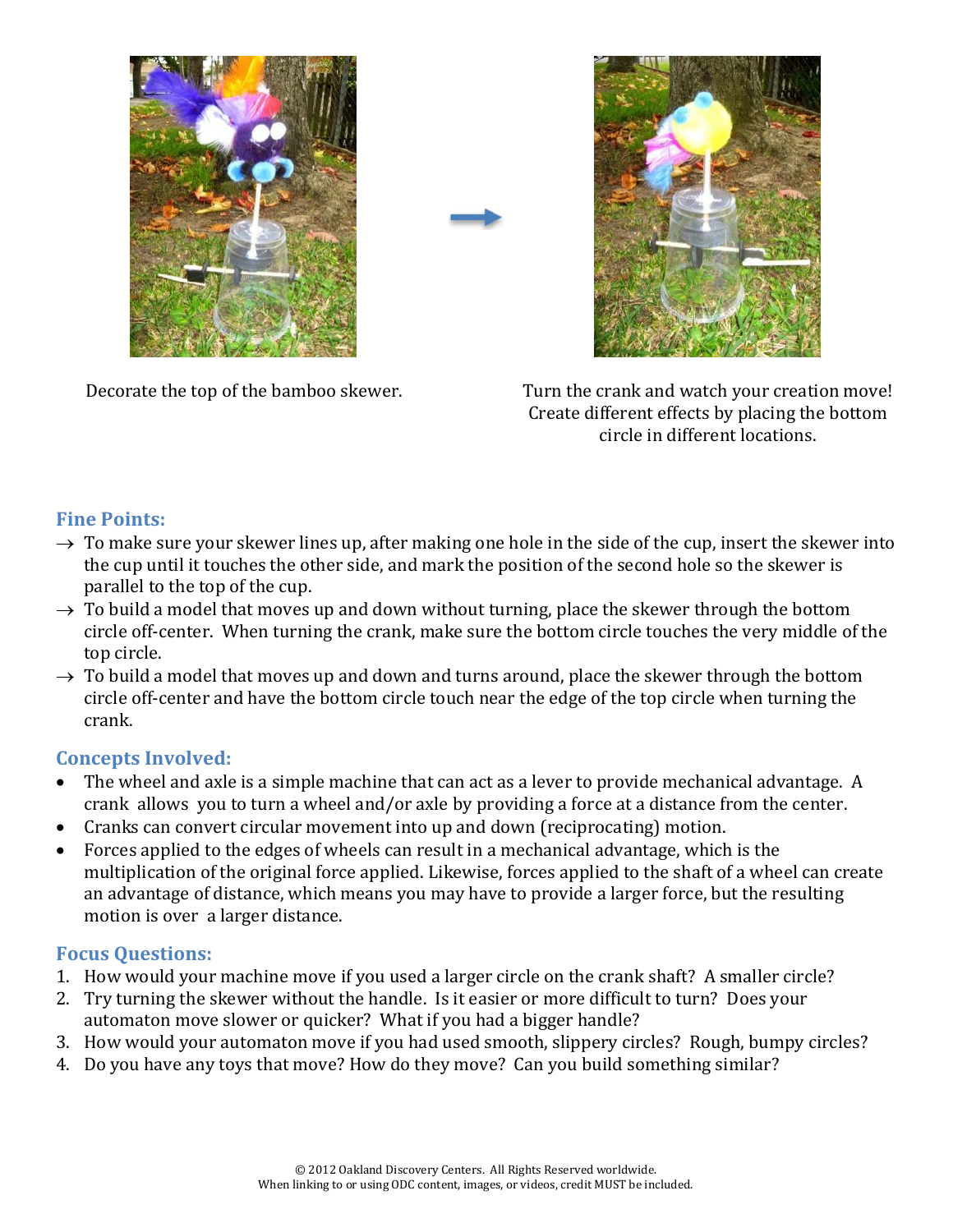## **Elaboration:**

Automata are self-operating machines that typically consist of a clockwork statue or scene and were first created centuries ago in Europe and Asia. In many ways they were the direct ancestor of what became electromechanical robots. Many modern toys use electric motors to achieve movement, but they still rely upon gears and other principles of simple machines. For our purposes, the automaton is a good way to explore the machine's function of converting one form of energy and motion to another. They are also a way to teach simple mechanical problem solving skills.

The bottom circle inside the plastic cup on the crank is referred to as a cam. A cam is a mechanical linkage that transforms rotary motion into linear motion, or vice versa. A car engine is a familiar machine that converts the up and down (reciprocating) motion of the pistons to rotary motion to drive the car's wheels. For this automaton, using a cam that grips the other circle well (higher friction coefficient) results in a more efficient machine and less mechanical energy lost.

The handle is a type of crank that utilizes torque. Torque is the tendency of a force to rotate an object around an axis. Torque is directly proportional to the product of the force applied and the length of the lever arm, which is the distance between the axis and point of force application. If we didn't use a handle, the automaton would be more difficult to turn. A door swinging on its hinges is an example of rotational motion. Try to open a door by pushing it very close to the hinged edge. Another thing rotating on a door is the handle itself. A larger handle makes it easier to turn because the lever arm - the crank - is longer.

# **Links to k-12 CA Content Standards:**

#### Grades k-8 Standard Set Investigation and Experimentation

Scientific progress is made by asking meaningful questions and conducting careful investigations. As a basis for understanding this concept and addressing the content in the other strands, students should develop their own questions and perform investigations.

#### Grades k-12 Mathematical Reasoning:

- 1.0 Students make decisions about how to approach problems:
- 1.1 Analyze problems by identifying relationships, distinguishing relevant from irrelevant information, sequencing and prioritizing information, and observing patterns.
- 1.2 Determine when and how to break a problem into simpler parts.
- 2.0 Students use strategies, skills, and concepts in finding solutions:
- 2.1 Use estimation to verify the reasonableness of calculated results.
- 2.2 Apply strategies and results from simpler problems to more complex problems.
- 2.3 Use a variety of methods, such as words, numbers, symbols, charts, graphs, tables, diagrams, and models, to explain mathematical reasoning.
- 2.5 Indicate the relative advantages of exact and approximate solutions to problems and give answers to a specified degree of accuracy.
- 3.0 Students move beyond a particular problem by generalizing to other situations:
- 3.1 Evaluate the reasonableness of the solution in the context of the original situation.
- 3.2 Note the method of deriving the solution and demonstrate a conceptual understanding of the derivation by solving similar problems.
- 3.3 Develop generalizations of the results obtained and apply them in other circumstances.